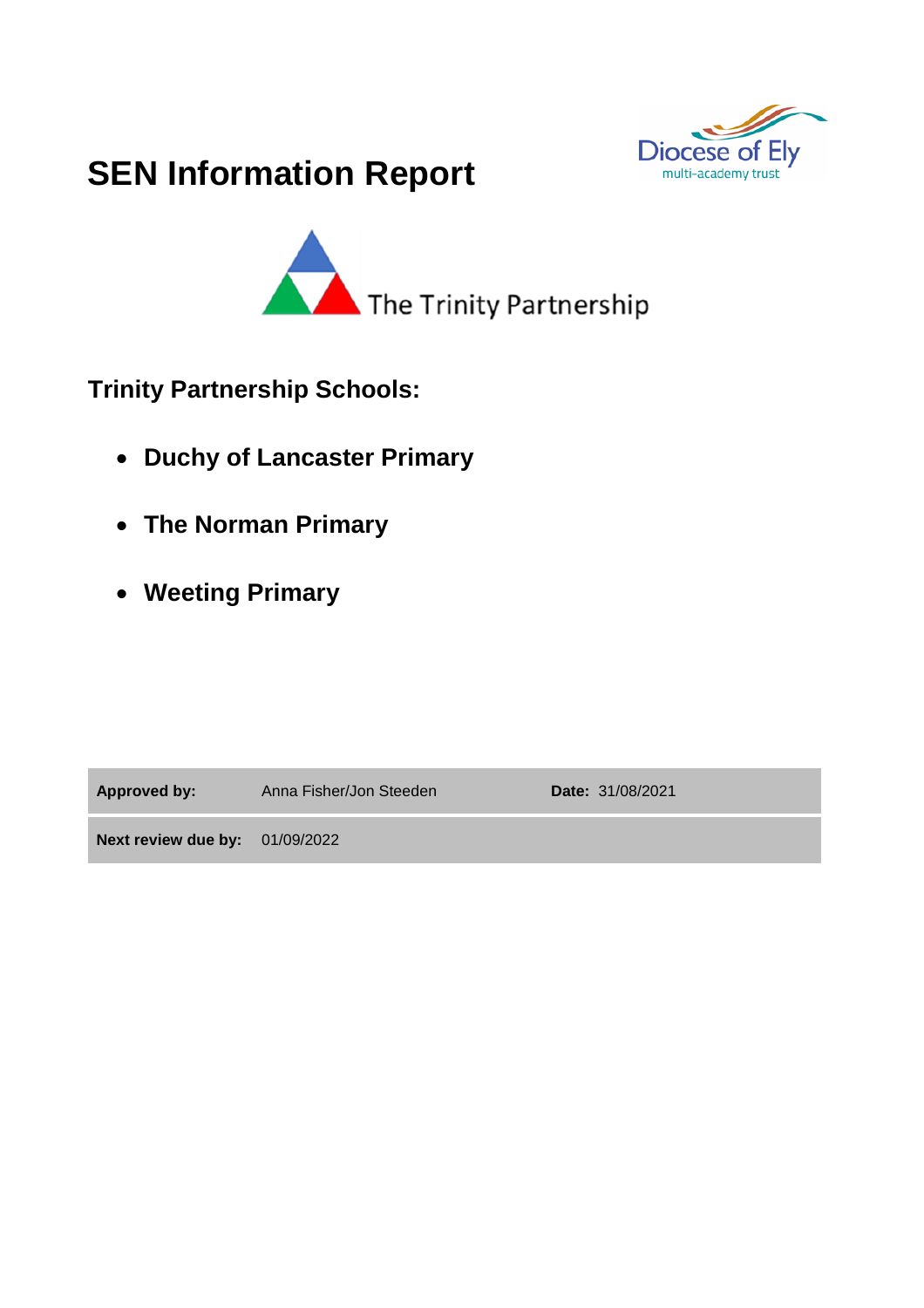# **Contents**

# **1. SEN information report**

#### **1.1 The kinds of SEN that are provided for**

Our schools currently provide additional and/or different provision for a range of needs, including:

- Communication and interaction, for example: autistic spectrum disorders, speech and language difficulties
- Cognition and learning, for example: dyslexia, dyscalculia, global development delay, moderate learning difficulties
- Social, emotional and mental health difficulties, for example: attention deficit hyperactivity disorder (ADHD), attachment disorders
- Sensory and/or physical needs, for example, visual impairments, hearing impairments, processing difficulties, dyspraxia, physical disabilities

#### **1.2 Identifying pupils with SEN and assessing their needs**

We will assess each pupil's current skills and levels of attainment on entry, which will build on previous settings and Key Stages, where appropriate. Class teachers will make regular assessments of progress for all pupils and identify those whose progress:

- Is significantly slower than that of their peers starting from the same baseline
- Fails to match or better the child's previous rate of progress
- Fails to close the attainment gap between the child and their peers
- Widens the attainment gap

This may include progress in areas other than attainment, for example, social needs.

Slow progress and low attainment will not automatically mean a pupil is recorded as having SEN.

When deciding whether special educational provision is required, we will start with the desired outcomes, including the expected progress and attainment, and the views and the wishes of the pupil and their parents. We will use this to determine the support that is needed and whether we can provide it by adapting our core offer, or whether something different or additional is needed.

Additional support is tracked via class provision maps and the impact of the chosen approach will be monitored by the class teacher. The impact of this support will be discussed with parents and children before deciding whether or not to add the child to the SEN register.

#### **1.3 Consulting and involving pupils and parents**

We will have an early discussion with the pupil and their parents when identifying whether they need special educational provision. These conversations will make sure that:

- Everyone develops a good understanding of the pupil's areas of strength and difficulty
- We take into account parental concerns
- Everyone understands the agreed outcomes sought for the child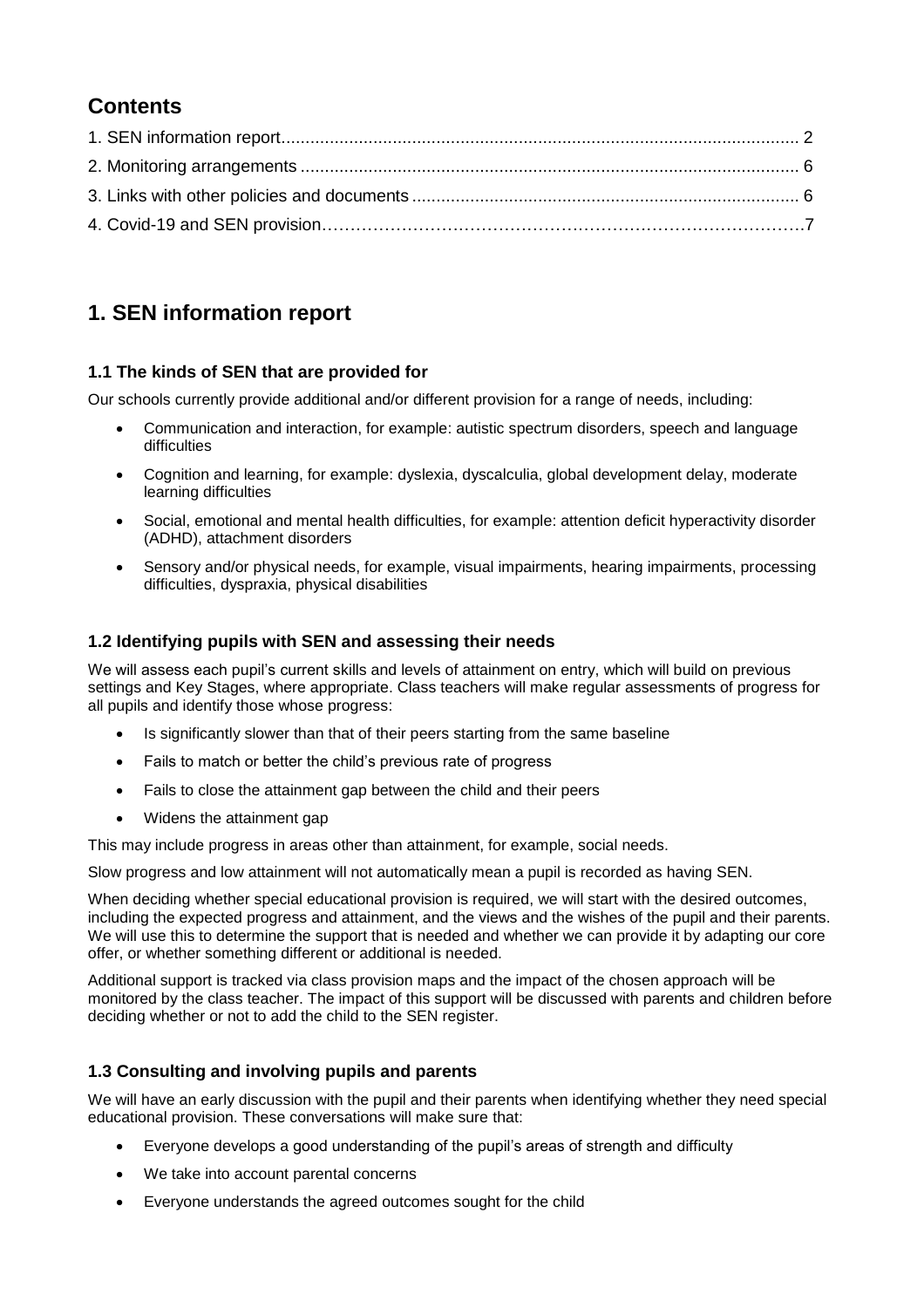• Everyone is clear on what the next steps are



Notes of these early discussions will be added to the pupil's record and given to their parents.

We will formally notify parents when it is decided that a pupil will receive SEN support.

For all children accessing SEN support we will seek their views on what types of support they feel they would benefit from and include both child and parental voice on assess, plan, do, review documents.

All teachers can refer children for SEN support after discussions with parents.

#### **1.4 Assessing and reviewing pupils' progress towards outcomes**

We will follow the graduated approach and the four-part cycle of **assess, plan, do, review**.

The class teacher will work with the SENCO to carry out a clear analysis of the pupil's needs. This will draw on:

- The teacher's assessment and experience of the pupil
- Their previous progress and attainment and behaviour
- Other teachers' assessments, where relevant
- The individual's development in comparison to their peers and national data
- The views and experience of parents
- The pupil's own views
- Advice from external support services, if relevant

The assessment will be reviewed regularly.

All teachers and support staff who work with the pupil will be made aware of their needs, the outcomes sought, the support provided, and any teaching strategies or approaches that are required. We will regularly review the effectiveness of the support and interventions and their impact on the pupil's progress.

#### **1.5 Supporting pupils moving between phases and preparing for adulthood**

We will share information with the school or other setting the pupil is moving to. We will agree with parents and pupils which information will be shared as part of this.

At the end of year 6 pupils will have transition visits to their Secondary School. Pupils with a SEN need are offered additional visits to our feeder schools and class teachers meet with parents to discuss any additional transition arrangements needed.

All pupils have induction days in their new classes at the end of the summer term to prepare them for movement between classes and phases. Teachers communicate with each other to ensure that provision for children with SEN need is consistent between classes.

#### **1.6 Our approach to teaching pupils with SEN**

Teachers are responsible and accountable for the progress and development of all the pupils in their class.

High quality teaching is our first step in responding to pupils who have SEN. This will be differentiated for individual pupils.

Teachers first step to support children with SEN is to provide reasonable adjustments

We will also provide the following interventions:

- Lego learning social skills & fine motor skills
- Thrive social, emotional, mental health support
- Dyslexia Gold a computer programme for children with literacy difficulties
- Wellcomm speech and language support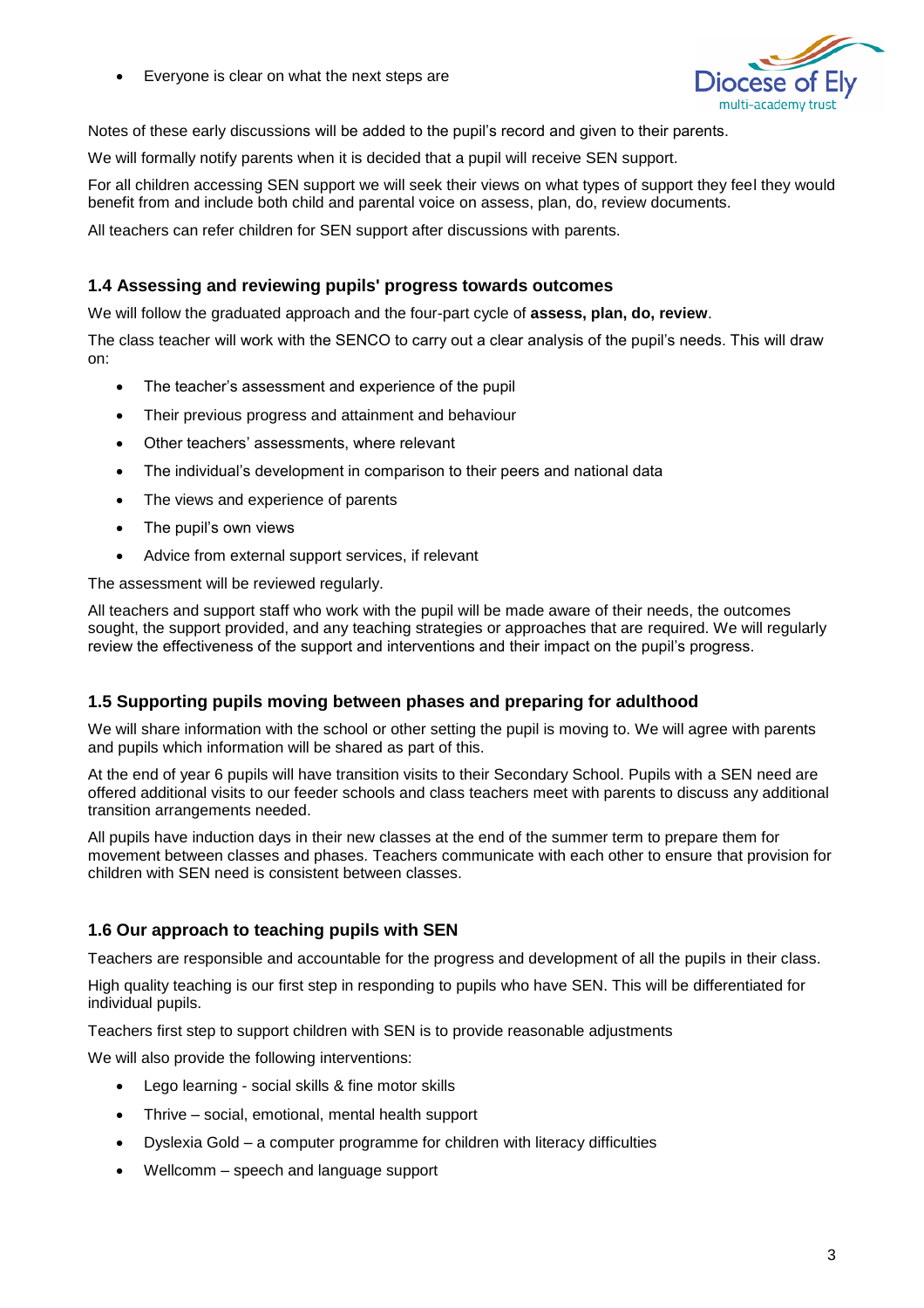- Precision teaching a tool for providing regular practice to aid the retention of skills initial teaching. multi-academy trust
- Rapid Reading a one to one reading programme covering comprehension skills as well as decoding skills
- Personalised intervention based around the child's individual needs.

#### **1.7 Adaptations to the curriculum and learning environment**

We make the following adaptations to ensure all pupils' needs are met:

- Differentiating our curriculum to ensure all pupils are able to access it, for example, by grouping, 1:1 work, teaching style, content of the lesson, scaffolding etc.
- Adapting our resources and staffing, for example larger pencils, grips.
- Using recommended aids, such as laptops, coloured overlays, visual timetables, larger font, etc.
- Differentiating our teaching, for example, giving longer processing times, pre-teaching of key vocabulary, reading instructions aloud, etc.
- Areas within the school for the promotion of mental health calm down areas, sensory tents, pastoral learning spaces
- Space for pupils to eat lunch and play who struggle to be in noisy or busy environments.

#### **1.8 Additional support for learning**

We have several teaching assistants who are trained to deliver specific interventions.

Teaching assistants will support pupils on a 1:1 basis when there is a clear need that the pupil would not be able to access the differentiated curriculum without that support. We value the development of independence skills and where possible promote learning through group support.

Teaching assistants will support pupils in small groups when there is barrier to learning that requires additional support whether that is in an academic area or a social or emotional area.

We work with the following agencies to provide support for pupils with SEN:

- Speech and language therapists
- School 2 School support
- Dyslexia outreach
- Alpha Inclusion ASD/Attachment support
- Educational Physiologists
- Sensory support team
- ASD support team
- Norfolk Inclusion line

#### **1.9 Expertise and training of staff**

Our SENCO has experience in this role and has worked as both a class teacher in mainstream schools and as a specialist teacher for SEN. She holds the National Award for SEND Co-ordination, Norfolk Step on tutor qualification and is qualified as a Youth & Adult Mental Health First Aider by MHFA England.

They are allocated one day a week at each of our partnership schools to manage SEN provision as well as the wider range of inclusion needs.

We have a team of teaching assistants, including one thrive practitioner at each school who are trained to deliver SEN provision. We also have a member of staff at each school who has completed training as a Youth Mental Health First Aider with MHFA England.

In the last academic year, staff have been trained in ASD needs, Dyslexia writing skills, and Norfolk Step on. All our Thrive practitioners undertake yearly update training.

#### **1.10 Securing equipment and facilities**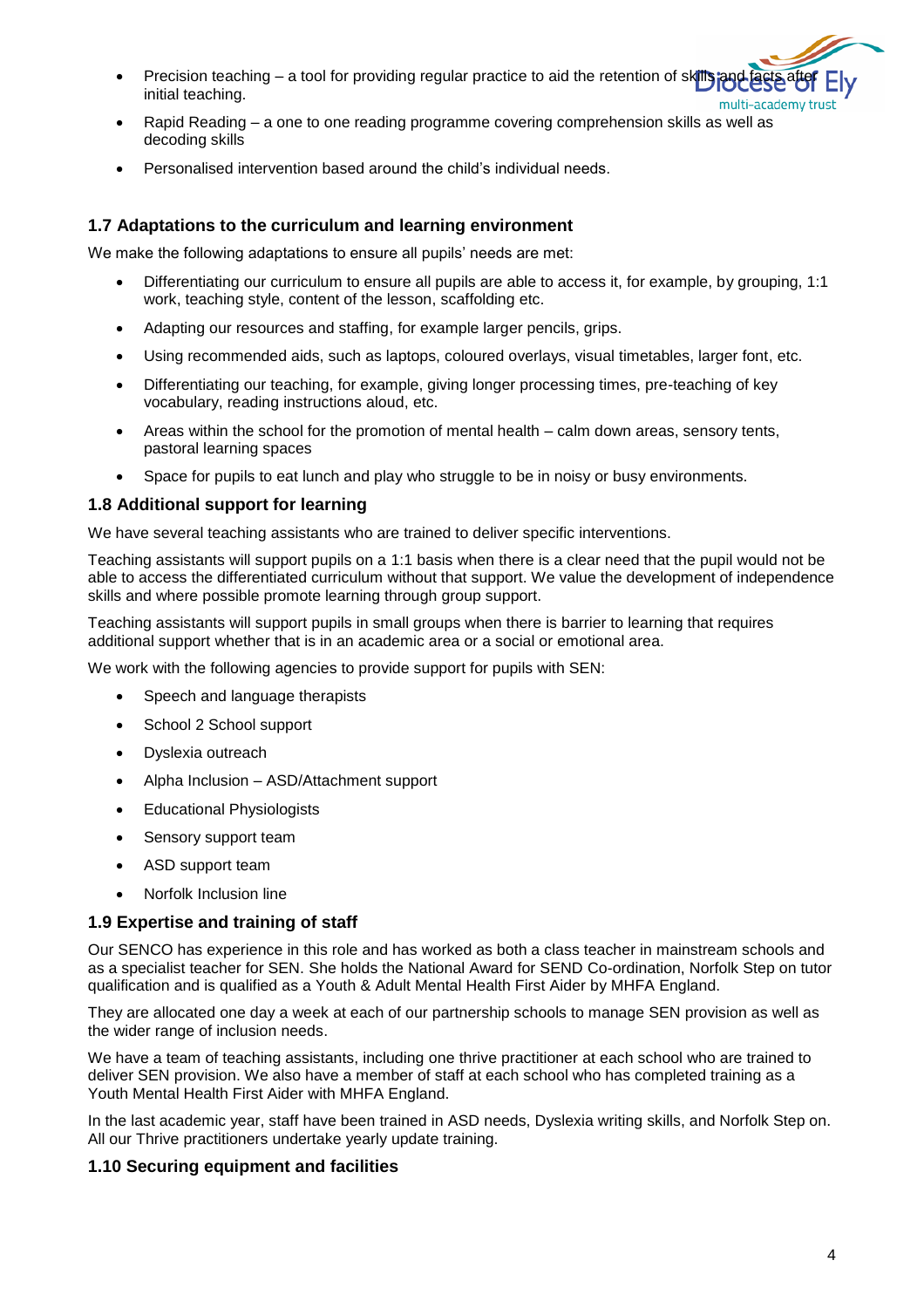If a pupil needs specialist equipment in order to access the full curriculum we ensure that the contacting the relevant organization. multi-academy trus

For pupils with visual and hearing needs we acquire equipment such as radio aids via the Norfolk Virtual School for sensory support.

For pupils with sensory processing needs we buy in equipment such as sensory tents, ear defenders, fidget toys and fabrics after undertaking a sensory assessment.

For pupils who have a health care referral and/or recommendation we can secure ICT equipment such as laptops with voice recognition programmes from Access to Technology.

#### **1.11 Evaluating the effectiveness of SEN provision**

We evaluate the effectiveness of provision for pupils with SEN by:

- Reviewing pupils' individual progress towards their goals each term
- Reviewing the impact of interventions after 6 and 12 weeks
- Completing baseline assessments and exit assessments after 12 weeks
- Using pupil questionnaires
- Monitoring by the SENCO
- Using provision maps to measure progress
- Holding annual reviews for pupils with EHC plans

#### **1.12 Enabling pupils with SEN to engage in activities available to those in the school who do not have SEN**

All of our extra-curricular activities and school visits are available to all our pupils, including the Breakfast club at The Norman school and all of our after-school clubs.

All pupils are encouraged to go on trips including our residential trip and support to enable every pupil to get the most out of these will be put in place.

All pupils are encouraged to take part in sports day, swimming sessions and school plays.

No pupil is ever excluded from taking part in these activities because of their SEN or disability.

#### **1.13 Support for improving emotional and social development**

We provide support for pupils to improve their emotional and social development in the following ways:

- Pupils with SEN are encouraged to be part of the school council
- At all of our schools we run Thrive sessions that promote emotional well-being and self-regulation. Children also work on their confidence and self-esteem either one to one or within a group.
- At all of our schools we have at least one member of staff who is trained as a Mental Health First Aider who is able to suggest ideas and sign post to appropriate services.

We have a zero-tolerance approach to bullying.

#### **1.14 Working with other agencies**

The school works in partnership with any agencies involved with the child and the family as a whole. Social care involvement via the Early Help Hub and family support plans are developed and supported by staff where there is a need.

When required we will work with healthcare professionals or voluntary organisations to support the wider needs of the child and family.

#### **1.15 Complaints about SEN provision**

Complaints about SEN provision in our school should be made to the class teacher in the first instance who will bring it to the attention of the SENCO and/or Head Teacher if appropriate. Many issues can be sorted out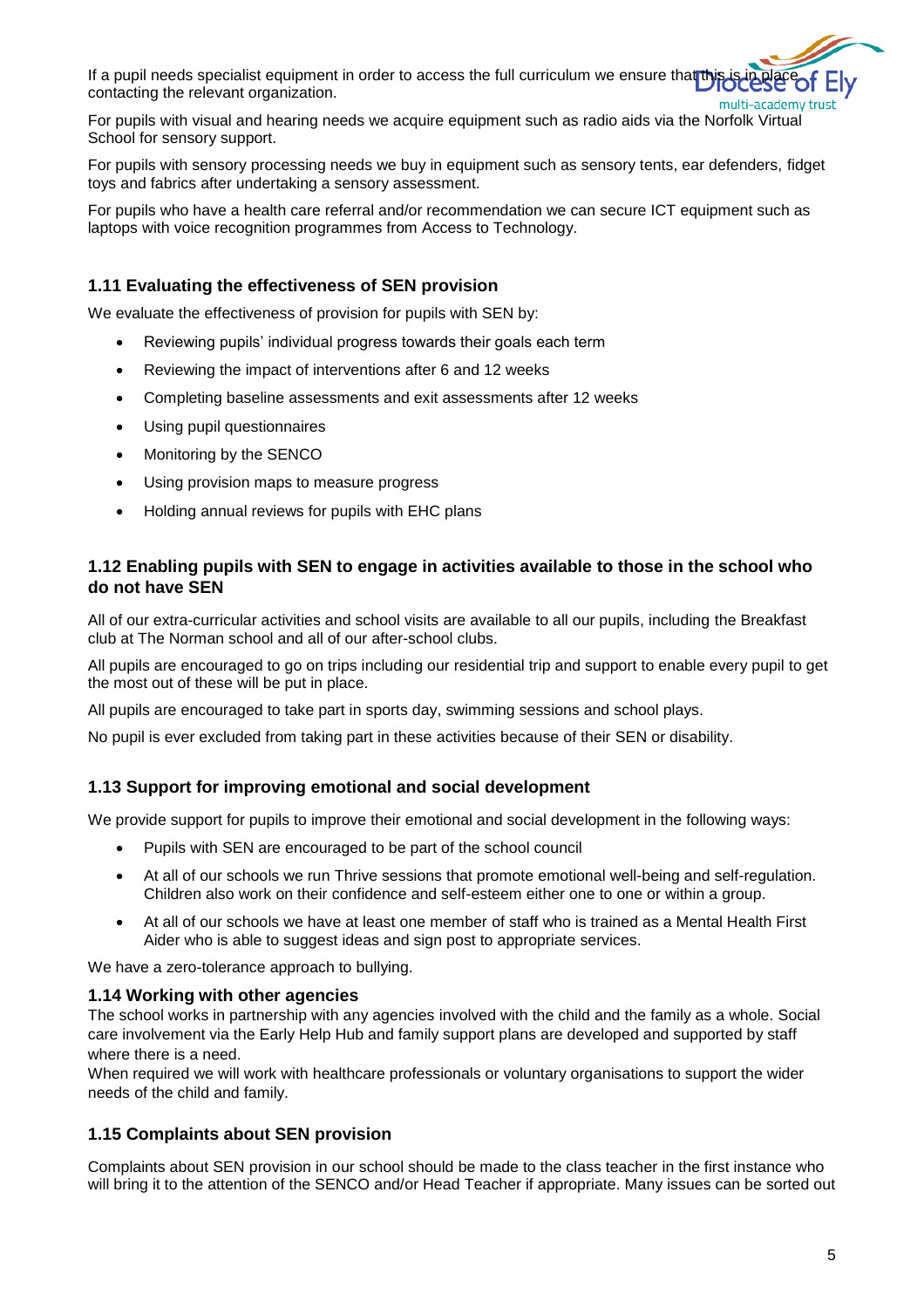quickly with either the class teacher and/or SENCO. If the complaint is unresolved then the to the school's complaints policy. multi-academy trust

The parents of pupils with disabilities have the right to make disability discrimination claims to the first-tier SEND tribunal if they believe that our schools have discriminated against their children. They can make a claim about alleged discrimination regarding:

- Exclusions
- Provision of education and associated services
- Making reasonable adjustments, including the provision of auxiliary aids and services

#### **1.16 Contact details of support services for parents of pupils with SEN**

<https://www.norfolksendpartnershipiass.org.uk/>

[www.dfe.gov.uk](http://www.dfe.gov.uk/)

<https://www.autism-anglia.org.uk/>

<https://www.justonenorfolk.nhs.uk/>

[www.sendirect.org.uk](http://www.sendirect.org.uk/)

<https://www.norfolksennetwork.org/>

#### **1.17 Contact details for raising concerns**

If you are unable to reach an agreement with your child's school about their SEN support, you can:

- Contact **[Norfolk SEND Partnership](http://www.norfolksendpartnershipiass.org.uk/index.html)**. They provide a free, impartial and confidential information, advice and support service on SEN and disabilities. They also advise on health and social care, where it is linked to education
- Try disagreement resolution. In Norfolk, disagreement resolution is delivered by **[KIDS SEN](https://www.kids.org.uk/mediation-info)  [Mediation Service](https://www.kids.org.uk/mediation-info)** which is an independent organisation funded by Norfolk. It is free to parents, young people and education providers

#### **1.18 The local authority local offer**

Our local authority's local offer is published here: [https://www.norfolk.gov.uk/children-and-families/send](https://www.norfolk.gov.uk/children-and-families/send-local-offer)[local-offer](https://www.norfolk.gov.uk/children-and-families/send-local-offer)

### **2. Monitoring arrangements**

This Information Report will be reviewed by the SENCO **every year**. It will also be updated if any changes to the information are made during the year.

It will be approved by the Governing Body.

## **3. Links with other policies and documents**

This Report links to our policies on:

- **SEN**
- Accessibility plan
- Behaviour
- Equality information and objectives
- Supporting pupils with medical conditions